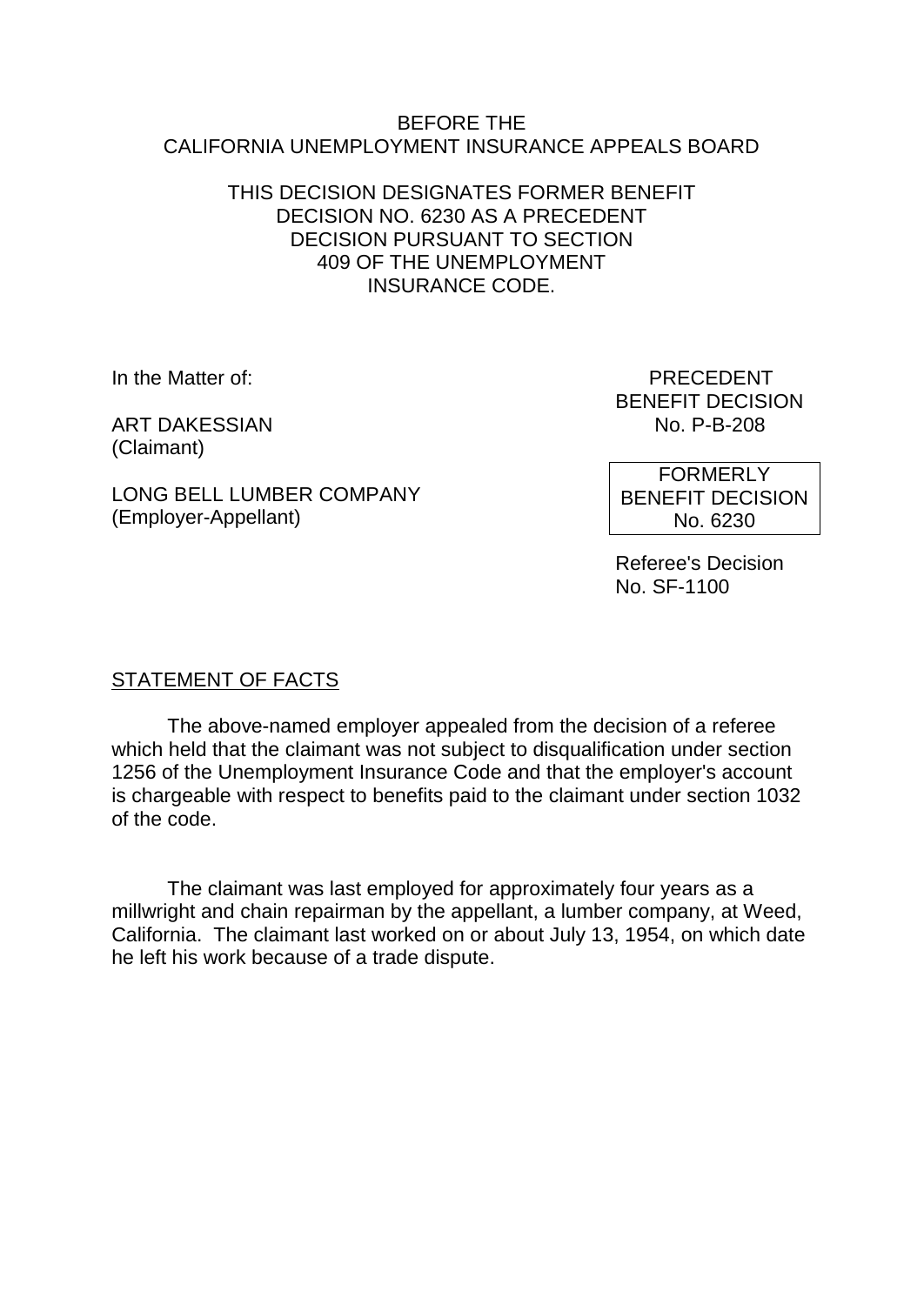Effective August 29, 1954, the claimant registered for work and filed a claim for benefits in the San Francisco Industrial Office of the Department of Employment. On September 16, 1954, the department issued a determination under section 1256 of the Unemployment Insurance Code which held that the claimant had left his work voluntarily with good cause. On September 20, 1954, the department issued a ruling under section 1030 of the code to the same effect. The employer appealed to a referee who affirmed the determination and ruling of the department.

Approximately two weeks after the claimant left his work because of the trade dispute, he, his wife and two children moved to San Francisco where the claimant looked for work. There was no work for the claimant in Weed due to the strike. It does not appear that the claimant had secured work in San Francisco, but his wife became temporarily employed there. The trade dispute terminated on or about August 13, 1954, but the claimant did not return to work at the end of the trade dispute. The claimant did not know when the strike was over, but in any event he would not have returned since he had insufficient funds to move back to Weed. Weed is a small town located in Northern California several hundred miles from San Francisco.

## REASONS FOR DECISION

Section 1262 of the code provides that an individual is ineligible for benefits if he left his work because of a trade dispute and shall remain ineligible for the period during which he continues unemployed by reason of the fact that the trade dispute is still in active progress in the establishment in which he was employed. Although the claimant herein left his work because of a trade dispute, the ineligibility provisions of section 1262 are inapplicable since the trade dispute had terminated when the claimant filed his claim for benefits.

The trade dispute did not serve to terminate the employer-employee relationship but merely suspended such relationship (Benefit Decision No. 5501). An employee may terminate his employment while the strike is still in active progress by obtaining bona fide permanent full-time employment elsewhere (Mark Hopkins, Inc. v. C.E.C. (1944), 24 Cal. 2d 744, 151 2d 229). However, the mere moving by the claimant to another locality and establishing his residence there, in absence of other factors, will not render the claimant eligible for benefits where the claimant remains unemployed while the strike is still in active progress (Benefit Decision No. 4528). In such instance, it follows that the act of moving to a new locality while the strike is in progress will not be construed as a voluntary quit of the employment by the worker.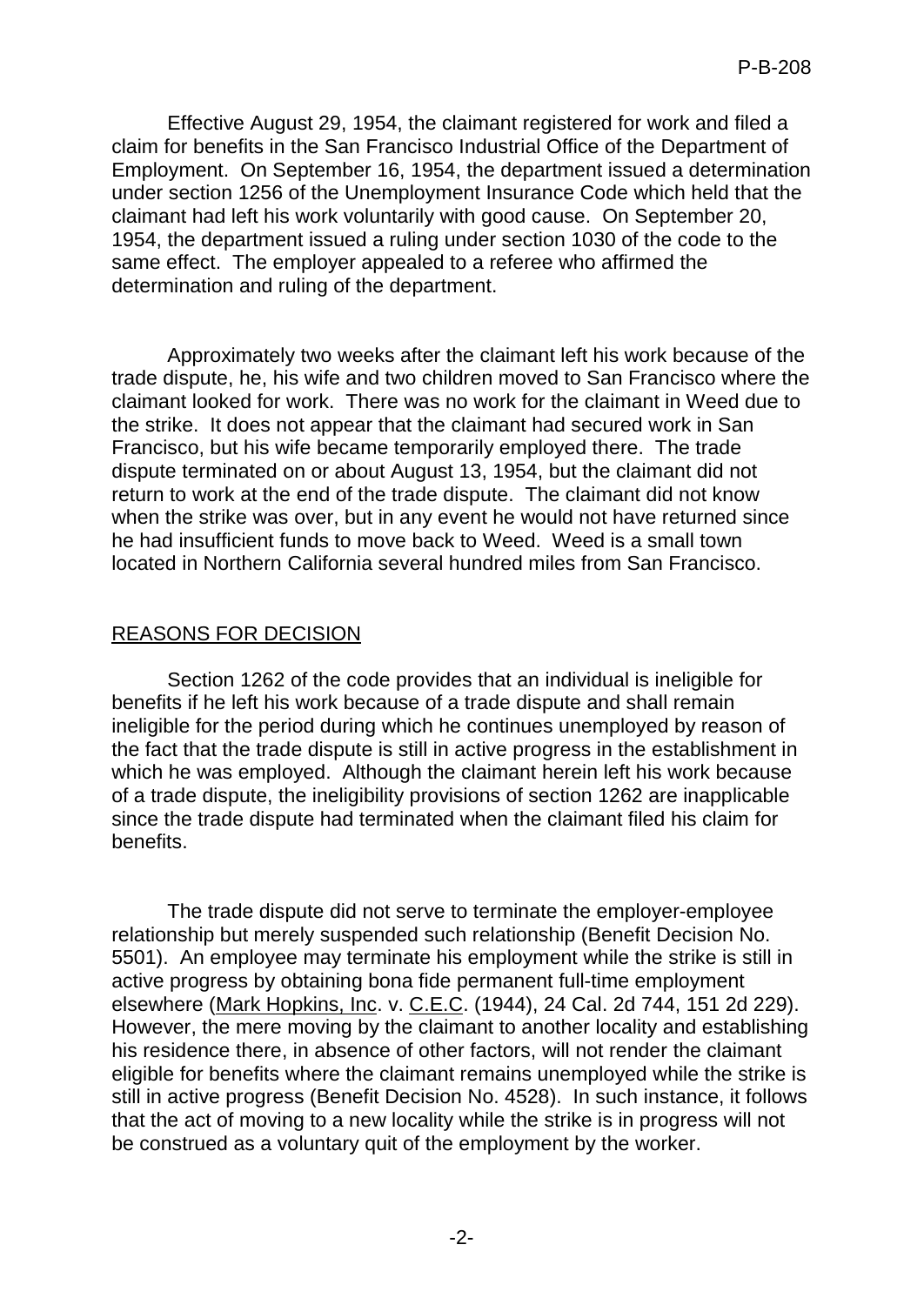The claimant in the instant case did not terminate the employment relationship when he moved himself and his family to San Francisco and there established his residence. It must be presumed that when the trade dispute terminated on or about August 13, 1954, work was available for the claimant. The claimant's failure to return to work at such time either through choice or because he had not provided adequate means to keep himself informed when work was resumed constituted a volunatry leaving of work by the claimant as of the time work was resumed at the establishment of the employer. Accordingly, the issue presented is whether such voluntary leaving of work by the claimant was with good cause under section 1256 of the code.

We have previously held that in determining whether good cause existed for the leaving of work, the situation must be judged as of the time of the leaving (Benefit Decision No. 6054). When the leaving occurred in the instant case, the claimant resided in San Francisco several hundred miles from the place of his former employment and had insufficient funds to return to the place of his former residence. In Benefit Decision No. 4952, we held that a claimant who had removed himself from an area where he had been employed and resided several hundred miles distant had good cause to refuse an offer of employment in the locality which he had left and that such employment was not suitable. The principles we employed are equally applicable here with respect to the leaving by the claimant of work which was several hundred miles away. Accordingly, the leaving of work was with good cause.

#### DECISION

The decision of the referee is affirmed. Benefits are payable provided the claimant is otherwise eligible. Any benefits paid to the claimant which are based upon wages earned from the employer prior to August 13, 1954, shall be chargeable under section 1032 of the code to Employer Account Number XXX-XXXX.

Sacramento, California, January 28, 1955.

# CALIFORNIA UNEMPLOYMENT INSURANCE APPEALS BOARD

MICHAEL B. KUNZ, Chairman

GLENN V. WALLS

EDWARD CAIN